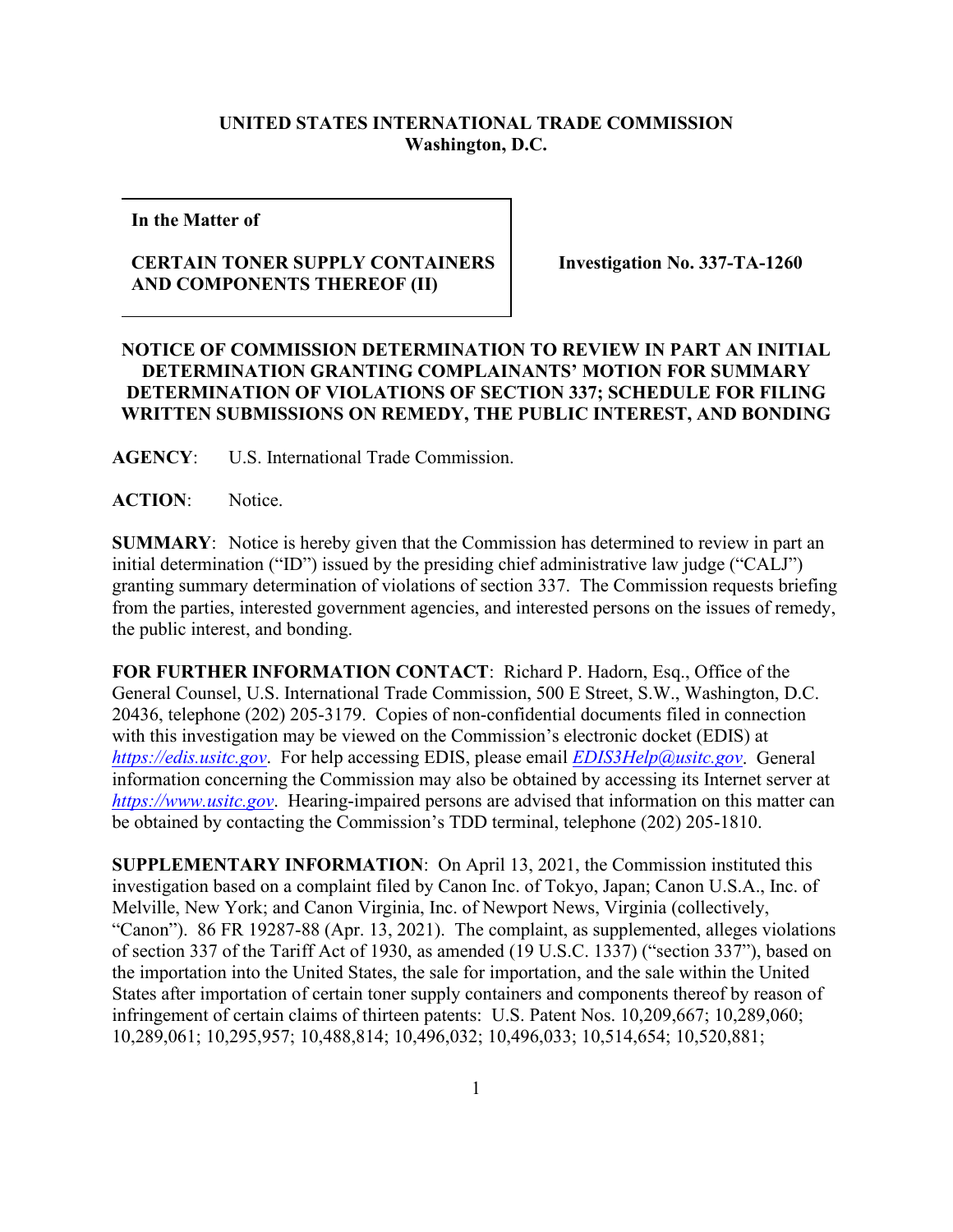10,520,882; 8,565,649 ("the '649 patent"); 9,354,551 ("the '551 patent"); and 9,753,402 ("the '402 patent"). *Id*. at 19287. The complaint further alleges that a domestic industry ("DI") exists. *Id*.

The Commission instituted two separate investigations based on the complaint and defined the scope of the present investigation as whether there is a violation of section 337 based on the allegations of infringement as to the asserted claims of the '649, '551, and '402 patents (collectively, the "Asserted Patents") as to the accused products identified in the notice of investigation ("NOI"). *Id*. The NOI named eleven respondents: (1) Sichuan XingDian Technology Co., Ltd. ("Sichuan XingDian") of Sichuan, China; (2) Sichuan Wiztoner Technology Co., Ltd. ("Sichuan Wiztoner") of Sichuan, China; (3) Anhuiyatengshangmaoyouxiangongsi ("Yatengshang") of Ganyuqu, China; (4) ChengDuXiangChangNanShiYouSheBeiYouXianGongSi ("ChengDuXiang") of SiChuanSheng, China; (5) Digital Marketing Corporation d/b/a Digital Buyer Marketing Company ("Digital Buyer") of Los Angeles, California; (6) Do It Wiser, LLC d/b/a Image Toner of Wilmington, Delaware; (7) Hefeierlandianzishangwuyouxiangongsi ("Erlandianzishang") of Chengdushi, China; (8) MITOCOLOR INC. ("TopInk") of Rowland Heights, California; (9) Xianshi yanliangqu canqiubaihuodianshanghang of Shanxisheng, China; (10) Zhuhai Henyun Image Co., Ltd. of Zhuhai, China (collectively, the "Defaulting Respondents"); and (11) Shenzhenshi Keluodeng Kejiyouxiangognsi ("KenoGen") of Guangdong, China. *Id*. The Office of Unfair Import Investigations ("OUII") is also named as a party. *Id*. at 19287-88. The question of whether there is a violation of section 337 based on the allegations of infringement as to the asserted claims of the remaining patents is the subject of the severed investigation based on the same complaint, Inv. No. 337-TA-1259. *See* 86 FR 19284-86 (Apr. 13, 2021).

On May 27, 2021, the Commission granted Canon's motion to amend the complaint and NOI to change the identification of Do It Wiser, LLC d/b/a Image Toner to Do It Wiser, Inc. d/b/a Image Toner (hereinafter, "Do It Wiser") and to make related changes in paragraph 31 of the complaint. Order No. 6 (May 17, 2021), *unreviewed by* 86 FR 29806-07 (June 3, 2021).

On September 7, 2021, the Commission terminated the following asserted claims from the investigation based on Canon's withdrawal of the complaint as to those claims: (i) claim 2 of the '649 patent; (ii) claims 2, 3, 6, and 7 of the '551 patent; and (iii) claims 25-27, 39-41, and 46 of the '402 patent. Order No. 10 (Aug. 12, 2021), *unreviewed by* Comm'n Notice (Sept. 7, 2021).

Also on September 7, 2021, the Commission terminated respondent KenoGen from the investigation based on Canon's withdrawal of the complaint as to KenoGen. Order No. 12 (Aug. 13, 2021), *unreviewed by* Comm'n Notice (Sept. 7, 2021). As a result, the ten Defaulting Respondents are the only respondents remaining in this investigation.

On October 29, 2021, the Commission found the Defaulting Respondents in default for failing to respond to the complaint and NOI and failing to show cause why they should not be found in default. Order No. 15 (Sept. 29, 2021), *unreviewed by* Comm'n Notice (Oct. 29, 2021).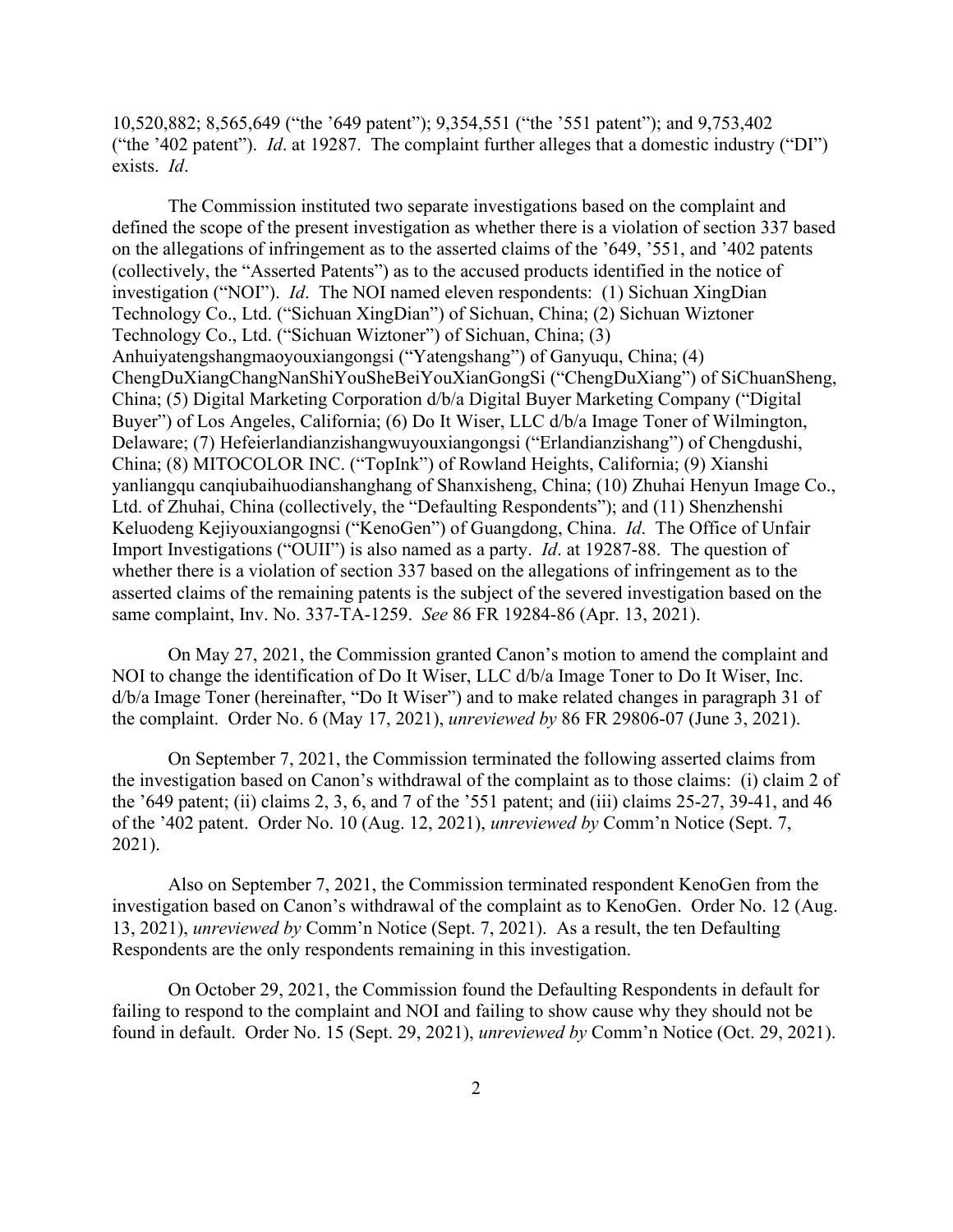On October 1, 2021, Canon filed a motion seeking summary determination that the Defaulting Respondents have violated section 337 and requesting that the CALJ recommend that the Commission issue a general exclusion order ("GEO"), issue cease and desist orders ("CDOs") against certain respondents, and set a 100 percent bond for any importations of infringing goods during the period of Presidential review. On October 25, 2021, OUII filed a response supporting Canon's motion and requested remedial relief. No Defaulting Respondent filed a response to Canon's motion.

On February 11, 2022, the CALJ issued the subject ID granting Canon's motion and finding violations of section 337 by the Defaulting Respondents. Specifically, the ID finds that: (i) the Commission has subject matter, personal, and in rem jurisdiction in this investigation; (ii) Canon has standing to assert the Asserted Patents; (iii) Canon has satisfied the importation requirement as to all Defaulting Respondents; (iv) the accused products practice claims 1, 6, 7, 12, 25, and 26 of the '649 patent, claims 1, 4, and 5 of the '551 patent, and claims 1, 15-18, 32, 36, and 37 of the '402 patent; (v) Canon has satisfied the technical prong of the DI requirement with respect to the Asserted Patents; (vi) Canon has satisfied the economic prong of the DI requirement with respect to the Asserted Patents; and (vii) no claim of the Asserted Patents has been shown invalid. The CALJ's recommended determination on remedy and bonding recommended that the Commission: (i) issue a GEO; (ii) issue CDOs against eight respondents (*i.e.*, Digital Buyer, Do It Wiser, TopInk, Sichuan XingDian, Sichuan Wiztoner, Yatengshang, ChengDuXiang, and Erlandianzishang); and (iii) set a 100 percent bond for any importations of infringing products during the period of Presidential review. No party petitioned for review of the subject ID.

The Commission did not receive any submissions on the public interest from the parties pursuant to Commission Rule 210.50(a)(4) (19 CFR 210.50(a)(4)). The Commission also did not receive any submissions on the public interest from members of the public in response to the Commission's *Federal Register* notice. 87 FR 9379-80 (Feb. 18, 2022).

Having reviewed the record in this investigation, including the subject ID, the Commission has determined to review the subject ID in part with respect to the ID's analysis of the economic prong of the domestic industry requirement. The Commission has determined not to review the remainder of the ID.

In connection with the final disposition of this investigation, the statute authorizes issuance of: (1) an exclusion order that could result in the exclusion of the subject articles from entry into the United States, and/or (2) cease and desist orders that could result in the respondents being required to cease and desist from engaging in unfair acts in the importation and sale of such articles. Accordingly, the Commission is interested in receiving written submissions that address the form of remedy, if any, that should be ordered. If a party seeks exclusion of an article from entry into the United States for purposes other than entry for consumption, the party should so indicate and provide information establishing that activities involving other types of entry either are adversely affecting it or likely to do so. For background, see *Certain Devices for Connecting Computers via Telephone Lines*, Inv. No. 337-TA-360,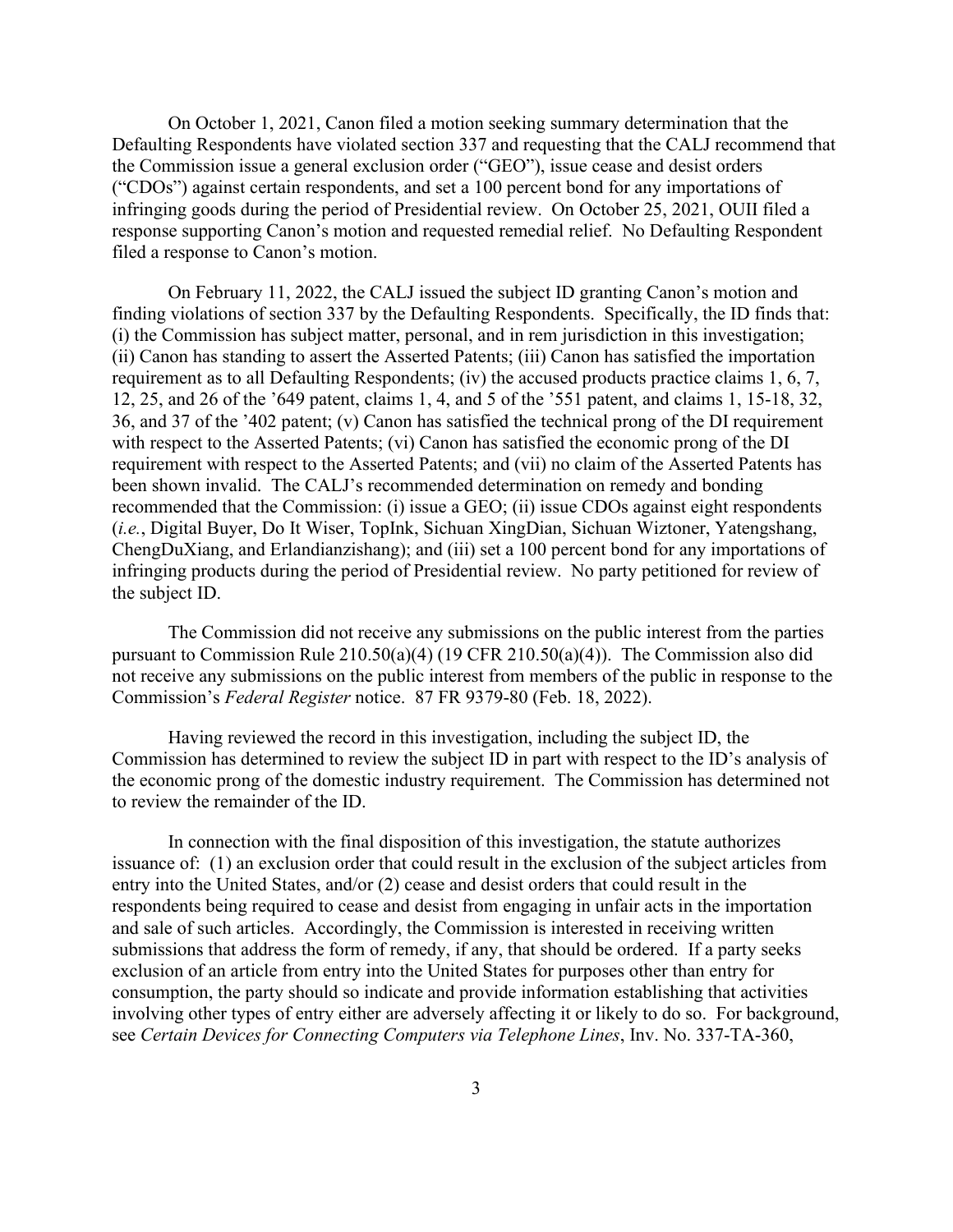USITC Pub. No. 2843, Comm'n Op. at 7-10 (December 1994).

The statute requires the Commission to consider the effects of any remedy upon the public interest. The public interest factors the Commission will consider include the effect that an exclusion order and/or cease and desist orders would have on: (1) the public health and welfare; (2) competitive conditions in the U.S. economy; (3) U.S. production of articles that are like or directly competitive with those that are subject to investigation; and (4) U.S. consumers. The Commission is therefore interested in receiving written submissions that address the aforementioned public interest factors in the context of this investigation.

If the Commission orders some form of remedy, the U.S. Trade Representative, as delegated by the President, has 60 days to approve, disapprove, or take no action on the Commission's determination. *See* Presidential Memorandum of July 21, 2005. 70 FR 43251 (July 26, 2005). During this period, the subject articles would be entitled to enter the United States under bond, in an amount determined by the Commission and prescribed by the Secretary of the Treasury. The Commission is therefore interested in receiving submissions concerning the amount of the bond that should be imposed if a remedy is ordered.

**WRITTEN SUBMISSIONS**: The parties, interested government agencies, and any other interested parties are invited to file written submissions on the issues of remedy, the public interest, and bonding. Such submissions should include views on the recommended determination by the CALJ on remedy and bonding.

In their initial written submissions, Canon and OUII are requested to submit proposed remedial orders for the Commission's consideration. Canon is further requested to identify the dates the Asserted Patents expire, to provide the HTSUS subheadings under which the subject articles are imported, and to supply identification information for all known importers of the subject articles.

Initial written submissions, including proposed remedial orders, must be filed no later than close of business on **April 13, 2022**. Reply submissions must be filed no later than the close of business on **April 20, 2022**. No further submissions on any of these issues will be permitted unless otherwise ordered by the Commission.

Persons filing written submissions must file the original document electronically on or before the deadlines stated above. The Commission's paper filing requirements in 19 CFR 210.4(f) are currently waived. 85 FR 15798 (Mar. 19, 2020). Submissions should refer to the investigation number (Inv. No. 337-TA-1260) in a prominent place on the cover page and/or the first page. (*See* Handbook for Electronic Filing Procedures,

*[https://www.usitc.gov/documents/handbook\\_on\\_filing\\_procedures.pdf](https://www.usitc.gov/documents/handbook_on_filing_procedures.pdf)*). Persons with questions regarding filing should contact the Secretary (202-205-2000).

Any person desiring to submit a document to the Commission in confidence must request confidential treatment by marking each document with a header indicating that the document